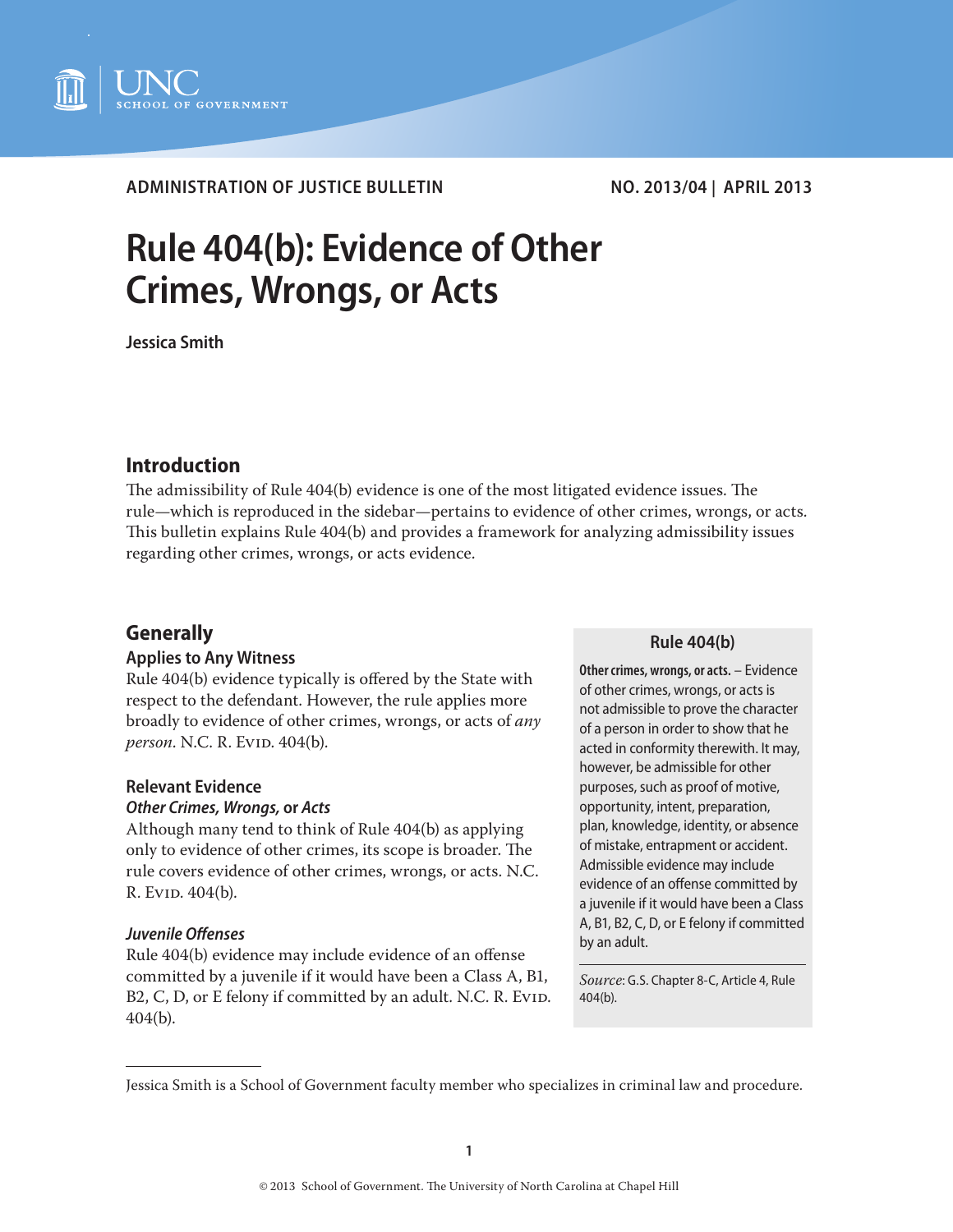#### *Timing of Other Crime, Wrong, or Act*

The other crime, wrong, or act need not have occurred before the offense being tried to come under Rule 404(b). *See, e.g*., State v. Twitty, \_\_\_ N.C. App. \_\_\_, 710 S.E.2d 421, 425 (2011) (the trial court properly admitted 404(b) evidence that occurred after the incident in question); State v. Mobley, 200 N.C. App. 570, 577 (2009) (same).

#### *Arrest, Charge, or Conviction Not Required*

404(b) evidence may be admissible even if the defendant was never arrested, charged, or convicted in connection with the incident. *See, e.g*., State v. Adams, \_\_\_ N.C. App. \_\_\_, 727 S.E.2d 577, 579–80 (2012) (404(b) evidence of the defendant's prior break-in was properly admitted even though the defendant was never arrested for, charged with, or convicted of the prior offense).

#### *Bare Fact of Conviction Rule*

Subject to the exceptions noted below, the bare fact of a defendant's conviction is not admissible under Rule 404(b). The North Carolina supreme court established the bare fact of conviction rule in *State v. Wilkerson*, 356 N.C. 418 (2002), where it reversed the decision below (State v. Wilkerson, 148 N.C. App. 310 (2002)) for the reasons stated in Judge Wynn's dissent. *See also* State v. McCoy, 174 N.C. App. 105, 110–11 (2005) (reversing because of *Wilkerson* error); State v. Scott, 167 N.C. App. 783, 785–86 (2005) (same).

In his *Wilkerson* dissent (subsequently adopted by the state supreme court), Judge Wynn reasoned that 404(b) evidence is admissible only for certain purposes. *Wilkerson*, 148 N.C. App. at 319; *see generally* pages 6–9, below (discussing the proper purposes for 404(b) evidence). The bare fact of conviction, he reasoned, "would rarely, if ever, be probative of any legitimate Rule 404(b) purpose." *Wilkerson*, 148 N.C. App. at 319. Rather, it is the facts and circumstances of the offense that have probative value. *Id.* Additionally, Judge Wynn concluded, even if the bare fact of conviction had any probative value for Rule 404(b) purposes that value is substantially outweighed by prejudice, requiring exclusion under Rule 403. *Id.;* see page 13, below (discussing the Rule 403 balancing for Rule 404(b) evidence).

The *Wilkerson* rule prohibiting the admissibility of the bare fact of conviction under Rule 404(b) is in contrast to admissibility under N.C. Rule of Evidence 609, which allows for impeachment with evidence of a conviction. *Wilkerson*, 148 N.C. App. at 319. For purposes of Rule 609 impeachment, the *only* admissible evidence is the record of conviction (bare fact of conviction). *Id*. at 320–23; *see generally* Jessica Smith, *[Rule 609: Impeachment by Evidence of Conviction](http://www.sog.unc.edu/node/3156)  [of a Crime](http://www.sog.unc.edu/node/3156)* (Feb. 2013), *in* The Survival Guide: Superior Court Judges' Benchbook (UNC School of Government), under the link for the "Evidence" section, www.sog.unc.edu/node/1092. Thus, when the defendant testifies at trial, both the facts and circumstances of the conviction may be admissible (under Rule 404(b)) and the fact of conviction may be admissible (under Rule 609).

At least one case has held that a Transcript of Plea in which the defendant admitted having committed armed robbery was not a bare fact of conviction. State v. Brockett, 185 N.C. App. 18, 25–26 (2007) (in this murder case, the 404(b) evidence was admitted to show that the defendant had possession of the firearm used to kill the victim; the court noted that the judgment of conviction was not introduced).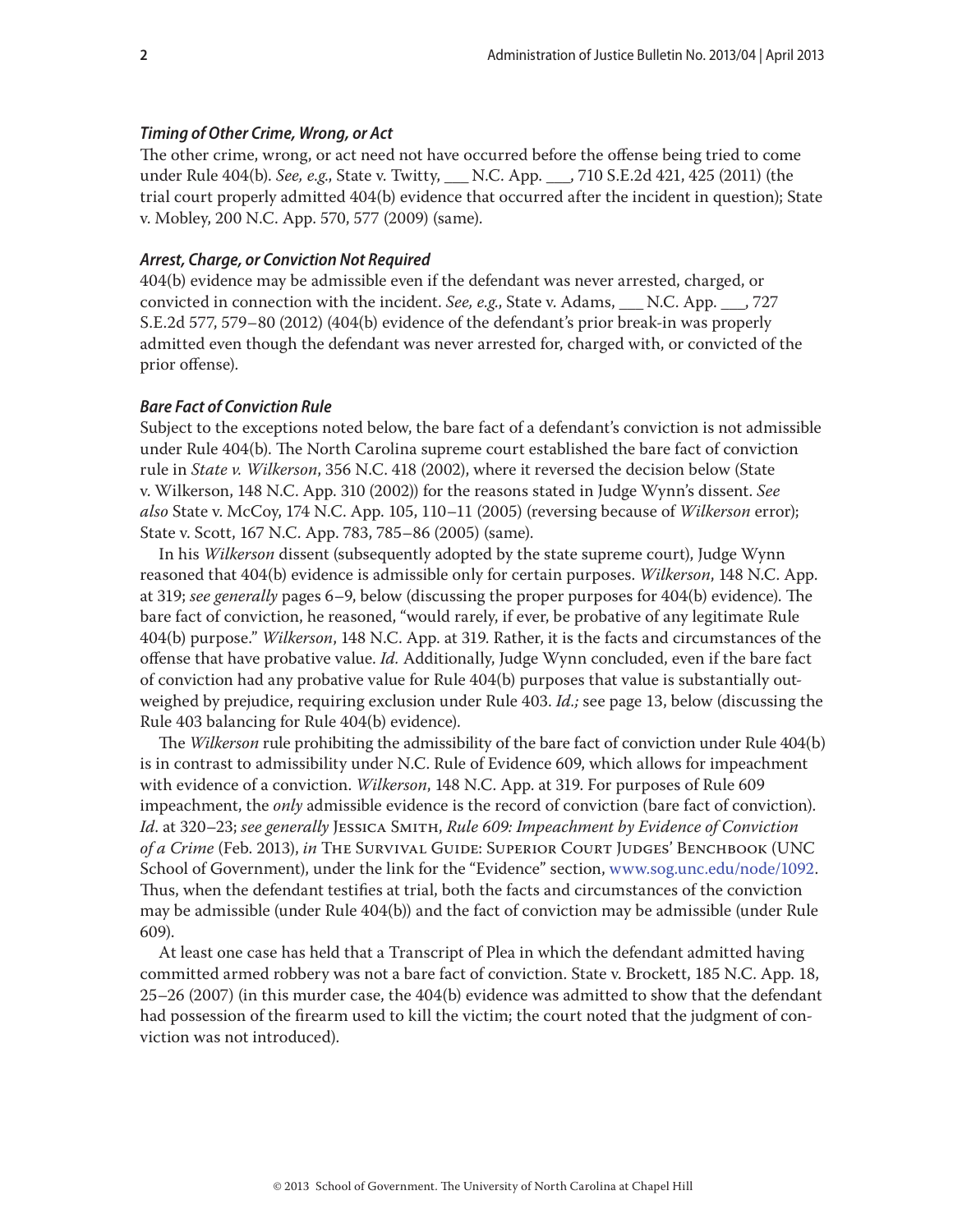#### EXCEPTIONS TO BARE FACT OF CONVICTION RULE

**Categorical Exception in Second-Degree Murder Cases.** In his dissent in *Wilkerson,* Judge Wynn noted that "our courts have recognized a categorical exception" that allows admission of prior traffic-related convictions to prove malice in second-degree murder cases. *Wilkerson*, 148 N.C. App. at 328; *see also* State v. Rollins, \_\_\_ N.C. App. \_\_\_, 725 S.E.2d 456, 462 (2012) (prior traffic citations were relevant to establish malice for purposes of second-degree murder).

**Narrow Exception for Sexual Assault Cases.** In his dissent in *Wilkerson,* Judge Wynn noted that case law supported a narrow exception to the bare fact of conviction rule allowing evidence of a prior sexual assault conviction to be admitted under Rule 404(b) to show the defendant's intent to rape the victim in a case where the victim escaped before the offense was completed. *Wilkerson,* 148 N.C. App. at 325 & 328. Later case law confirms the limited applicability of this exception. State v. Bowman, 188 N.C. App. 635, 643–44 (2008) (error to admit bare fact of conviction in a sex case).

**Narrow Exception for Motive or Intent.** Judge Wynn also noted the following in his *Wilkerson* dissent:

Arguably, under very narrow circumstances, bare evidence of a prior conviction could be probative of an enumerated purpose under 404(b); for instance, the bare fact that defendant was convicted of an offense could be probative of a defendant's motive or intent in committing a subsequent crime of assaulting a witness that helped procure the earlier conviction. Even then, the trial court would be required to assess the prejudice of allowing the bare evidence of the prior conviction under Rule 403.

#### *Wilkerson*, 148 N.C. App. at 327 n.2.

**Exception for Victim's Prior Convictions.** The bare fact of conviction rule does not apply to evidence of the victim's convictions. State v. Jacobs, 363 N.C. 815, 824–25 (2010) (*Wilkerson* did not require exclusion of the certified copies of the victim's convictions; unlike evidence of the defendant's conviction, evidence of certified copies of the victim's convictions does not encourage the jury to acquit or convict on an improper basis).

## **Test for Admissibility**

In order for Rule 404(b) evidence to be relevant, there must be sufficient evidence that the defendant, or the relevant witness, committed the other act in question. Once that preliminary threshold is satisfied, the Rule 404(b) analysis applies. The cases make clear that Rule 404(b) is a rule of inclusion, s*ee, e.g.,* State v. Beckelheimer, \_\_\_ N.C. \_\_\_, 726 S.E.2d 156, 159 (2012), subject to one exception: 404(b) evidence must be excluded if its *only* probative value is to show that the defendant had the propensity or disposition to commit the charged offense. State v. Coffey, 326 N.C. 268, 278–79 (1990). Nevertheless, where 404(b) evidence is relevant to an issue other than propensity or disposition, admissibility is "constrained by the requirements of similarity and temporal proximity." *Beckelheimer*, 726 S.E.2d at 159 (quoting State v. Al-Bayyinah, 356 N.C. 150, 154 (2002)). Finally, the admissibility of 404(b) evidence is subject to the weighing of probative value versus unfair prejudice mandated by North Carolina Rule of Evidence 403. State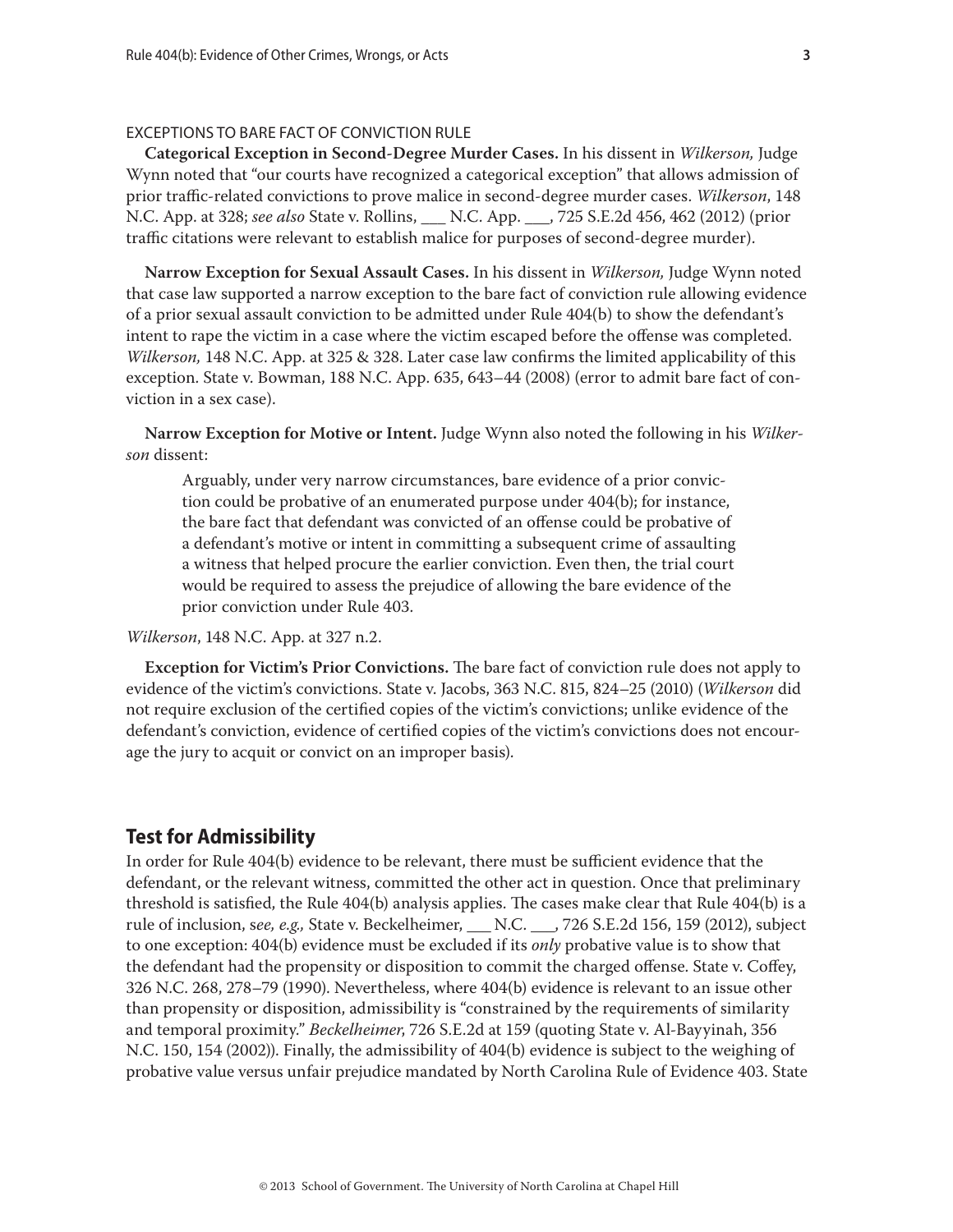

v. Oliver, 210 N.C. App. 609, 612–13 (2011). These requirements are explored in more detail below. Figure 1 illustrates the relevant analysis.

#### **Evidence That Defendant Committed the Act**

As was stated immediately above, Rule 404(b) evidence only is relevant if the evidence sufficiently establishes that the act was in fact committed by the defendant. State v. Haskins, 104 N.C. App. 675, 679 (1991). Some decisions articulate this requirement as a preliminary determination. *Id.* at 679–80 ("the trial court is required to make an initial determination pursuant to Rule 104(b) of whether there is sufficient evidence that the defendant in fact committed the extrinsic act").

When the defendant has been convicted of the prior conduct, the requirement that the evidence sufficiently establish that the defendant committed the act presents no special issues. Similarly, this requirement is easily satisfied when a witness credibly testifies that the defendant committed the other act. *Haskins*, 104 N.C. App. at 681 (the 404(b) evidence was of an attempted robbery; the victim positively identified the defendant as the perpetrator and testified at trial to that effect). However, if the defendant has been tried and acquitted of the conduct, evidence of the other act is inadmissible. State v. Ward*,* 199 N.C. App. 1, 7–20 (2009) (the trial court erred by admitting 404(b) evidence of earlier charges when they were dismissed for insufficient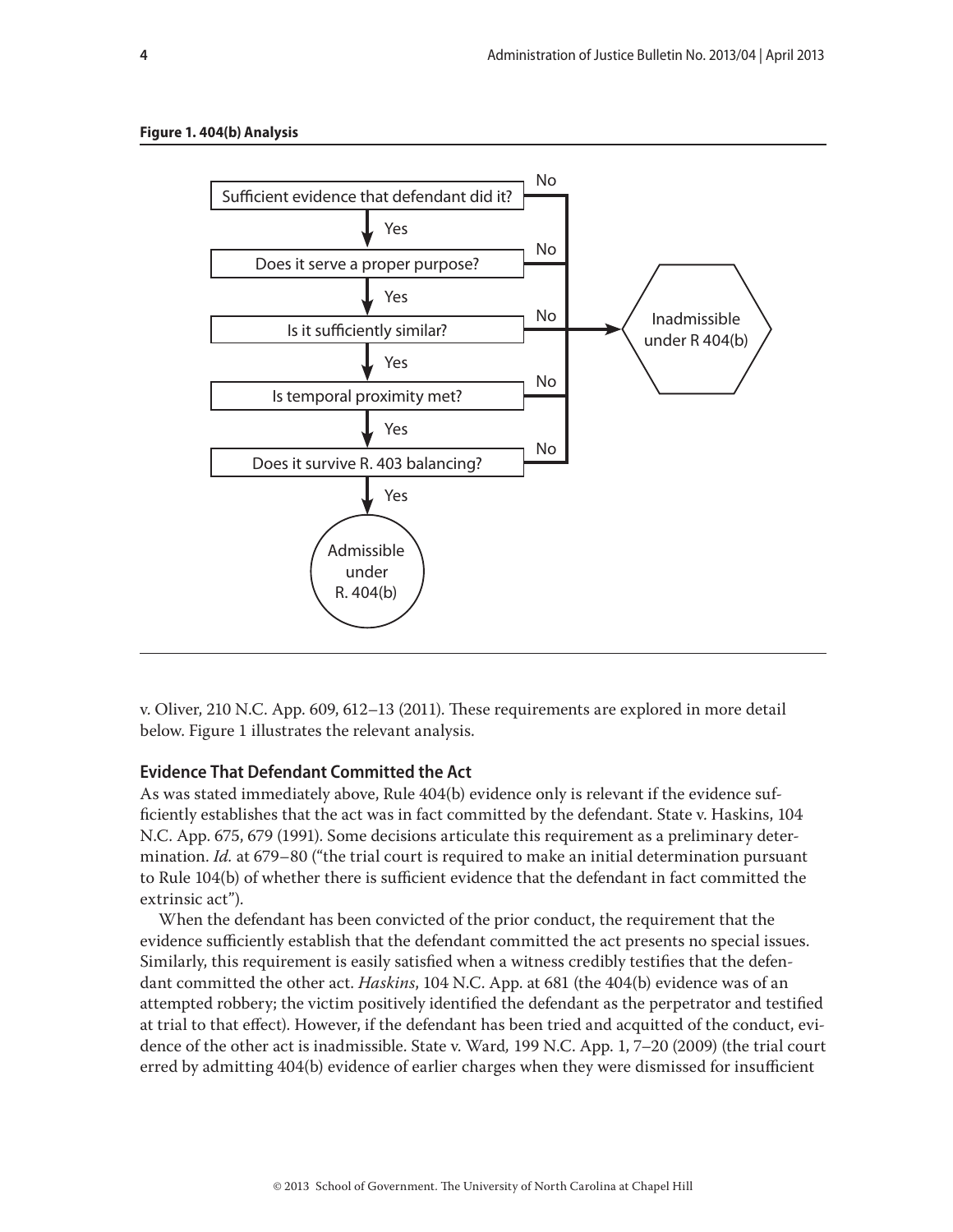evidence; the probative value of the evidence depended on the defendant's having committed those offenses; so ruling under a Rule 403 balancing). A dismissal by the prosecution, however, does not have the same preclusive effect. State v. Flaugher N.C. App.  $\,$ , 713 S.E.2d 576, 583–84 (2011) (prosecutorial dismissal did not preclude admission of 404(b) evidence).

Where the prior incident did not result in a conviction against the defendant and where no witnesses credibly testify that the defendant committed the act in question, the relevancy inquiry is more complex. With respect to the quantum of evidence required to establish relevancy, it is sometimes said that the proponent must present "sufficient evidence" to establish that the defendant committed the act in question. State v. Peterson, 361 N.C. 587, 601 (2007) (in a case in which the defendant was tried for murdering his wife, the trial court properly admitted 404(b) evidence regarding another woman's death where there was "sufficient circumstantial evidence that defendant was involved in [the other woman's] death—such as defendant being the last known person to see [her] alive; defendant being with [her] the night of her death; and there being no sign of forced entry and nothing missing from the residence, which indicated that [she] likely knew her assailant"); State v. Matthews, \_\_\_ N.C. App. \_\_\_, 720 S.E.2d 829, 834–36 (2012) (evidence of another break-in by the defendant was properly admitted where DNA evidence was "sufficient" to link the defendant to the crime); *Haskins*, 104 N.C. App. at 679–80 (citing Rule 104(b) and stating that the trial judge must determine that there is "sufficient evidence that the defendant in fact committed the extrinsic act"); *see generally* N.C. R. Evid. 104(b) (when relevancy is conditioned on the fulfillment of fact, there must be "evidence sufficient to support a finding of the fulfillment of the condition"). However, when articulating the required quantum of evidence, the courts sometimes use the terms "sufficient" and "substantial" interchangeably. *See, e.g., Haskins*, 104 N.C. App. at 679–80; *Peterson*, 361 N.C. at 601 (quoting State v. Stager, 329 N.C. 278, 303 (1991)) ("substantial evidence tending to support a reasonable finding *by the jury* that the defendant committed [the other crimes, wrongs, or acts]").

Whatever the standard, the evidence offered to meet it need not be direct evidence; circumstantial evidence is sufficient. *Peterson*, 361 N.C. at 600 (quoting State v. Jeter, 326 N.C. 457, 459 (1990)) (the Rule "includes no requisite that the evidence tending to prove defendant's identity as the perpetrator of another crime be direct evidence"; holding that sufficient circumstantial evidence linked the defendant to the prior act); State v. Moore, 335 N.C. 567, 594 (1994) (same). However, when the evidence that the defendant committed the prior act is sufficient but weak, this will be relevant to the trial court's Rule 403 balancing. *Peterson*, 361 N.C. at 600–01*; see*  page 13, below (discussing Rule 403 balancing for 404(b) evidence).

Although cases can be found in which the 404(b) evidence was held to be inadmissible because there was insufficient evidence connecting the defendant to the act in question, State v. English, 95 N.C. App. 611, 614 (1989) (prejudicial error occurred when there was no "demonstrable nexus between the defendant and the act sought to be introduced against him"), other decisions are relatively permissive as to this requirement. *See Peterson*, 361 N.C. at 600–03; State v. Adams, \_\_\_ N.C. App. \_\_\_, 727 S.E.2d 577 (2012) (in the defendant's trial for breaking and entering into his ex-wife's Raleigh residence and for burning her personal property, the trial court did not abuse its discretion by admitting 404(b) evidence of a prior break-in at the victim's Atlanta apartment for which the defendant was not investigated, charged, or convicted; the police could not locate any fingerprints or DNA evidence tying the defendant to the earlier crime and no eyewitnesses placed the defendant at the scene).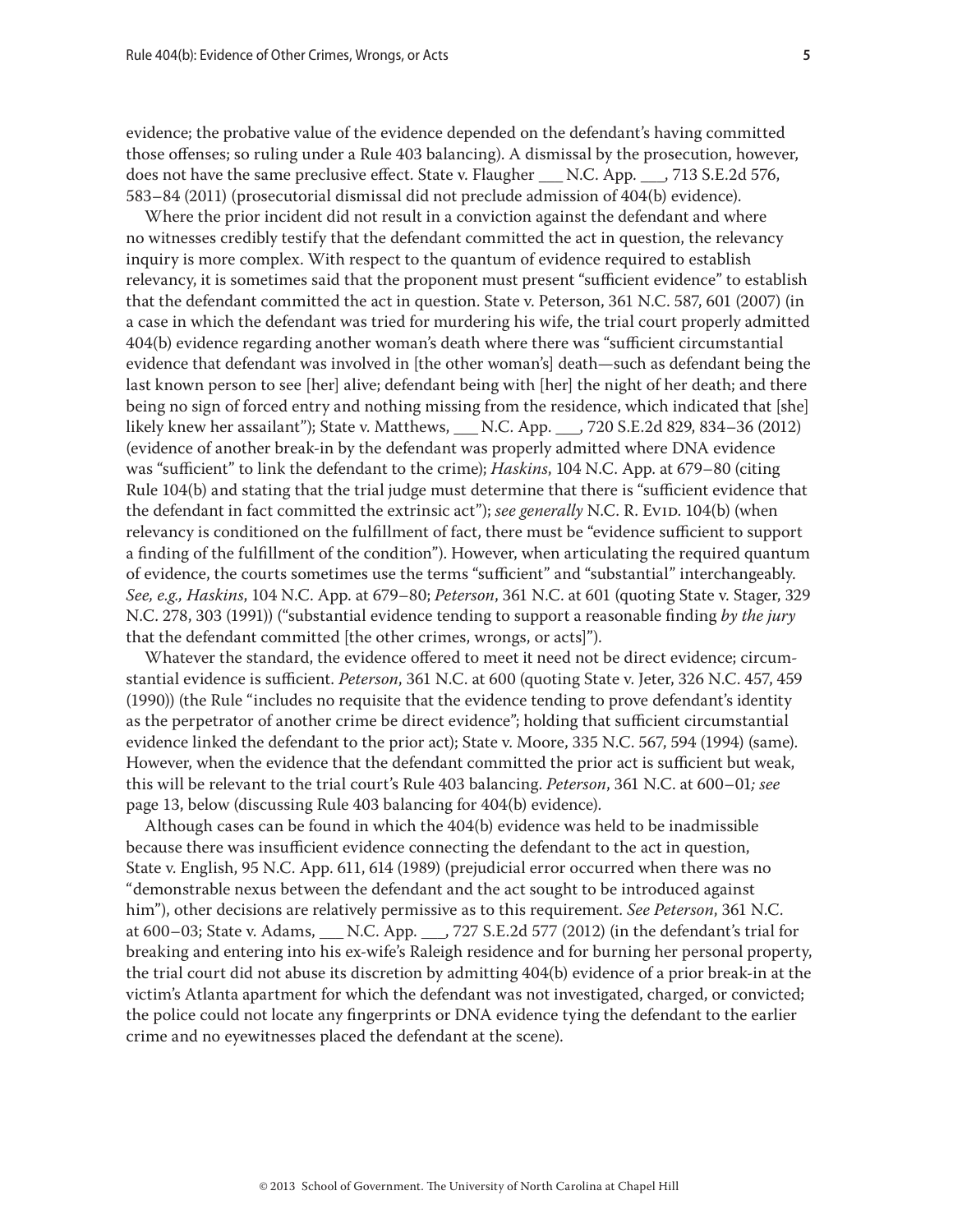#### **Must Be Offered for a Purpose Other Than Propensity**

Evidence of other crimes, wrongs, or acts is not admissible to prove the character of a person in order to show that he or she acted in conformity with that character. N.C. R. Evip. 404(b). Put another way, the evidence may not be used to show propensity. However, evidence of other crimes, wrongs, or acts is admissible for other purposes, such as proof of motive, opportunity, intent, plan, preparation, knowledge, identity, or absence of mistake, entrapment, or accident. N.C. R. Evid. 404(b). These purposes are discussed in more detail below.

#### *Motive*

404(b) evidence may be admitted to prove motive. N.C. R. Evid. 404(b). Motive refers to "something within a person (as need, idea, organic state, or emotion) that incites [the person] to action." State v. Brown, \_\_\_ N.C. App. \_\_\_, 710 S.E.2d 265, 270 (2011) (citation, internal quotation marks omitted). The State may offer 404(b) evidence of a defendant's motive as circumstantial evidence to prove its case when the defendant denies committing the charged crime. *Id*.; State v. Haskins, 104 N.C. App. 675, 683 (1991) (because the defendant denied participation in the crime, motive was at issue).

Courts have held admissible 404(b) evidence of the defendant's

- possession of incestuous pornography to show the defendant's motive to commit sexual intercourse with his own child, Brown, \_\_\_ N.C. App. \_\_\_, 710 S.E.2d at 270–71;
- act of breaking into and stealing from two houses near the time of the victim's death to show that the defendant's motive for a robbery resulting in a death was the need to support a prescription pain killer addiction, State v. Blymyer, 205 N.C. App. 240, 245–46 (2010);
- submission of false information in a loan application to show the defendant's financial motive for killing his wife, State v. Britt*,* \_\_\_ N.C. App. \_\_\_, 718 S.E.2d 725, 730–31 (2011); and
- prior assault on the murder victim to show that the defendant killed the victim in order to prevent her from testifying against him in the assault trial, State v. Graham, 200 N.C. App. 204, 208–09 (2009).

Theoretically, the motives of a person other than the defendant may support admission of that person's crimes, wrongs, or acts under Rule 404(b). However, such proffers are not always successful. *See* State v. Laurean, \_\_\_ N.C. App. \_\_\_, 724 S.E.2d 657, 662–63 (2012) (in a murder case, the trial court did not err by excluding defense evidence of the victim's military infractions; after several infractions, the victim was referred to the defendant for counseling; after she alleged that the defendant raped her, she was murdered; the defendant argued that evidence about the victim's infractions established her motive for making a false rape allegation against him, but that issue was not before the jury and evidence pertaining to it shed no light on the charged crimes).

#### *Opportunity*

404(b) evidence is admissible to show the defendant's opportunity to commit the crime charged. N.C. R. Evid. 404(b); *see, e.g.*, State v. McAbee, 120 N.C. App. 674, 680–81 (1995) (in a case in which the defendant was charged with murdering a child, 404(b) evidence that the defendant was unemployed was admissible to show opportunity; because he was unemployed he was frequently at home with the child).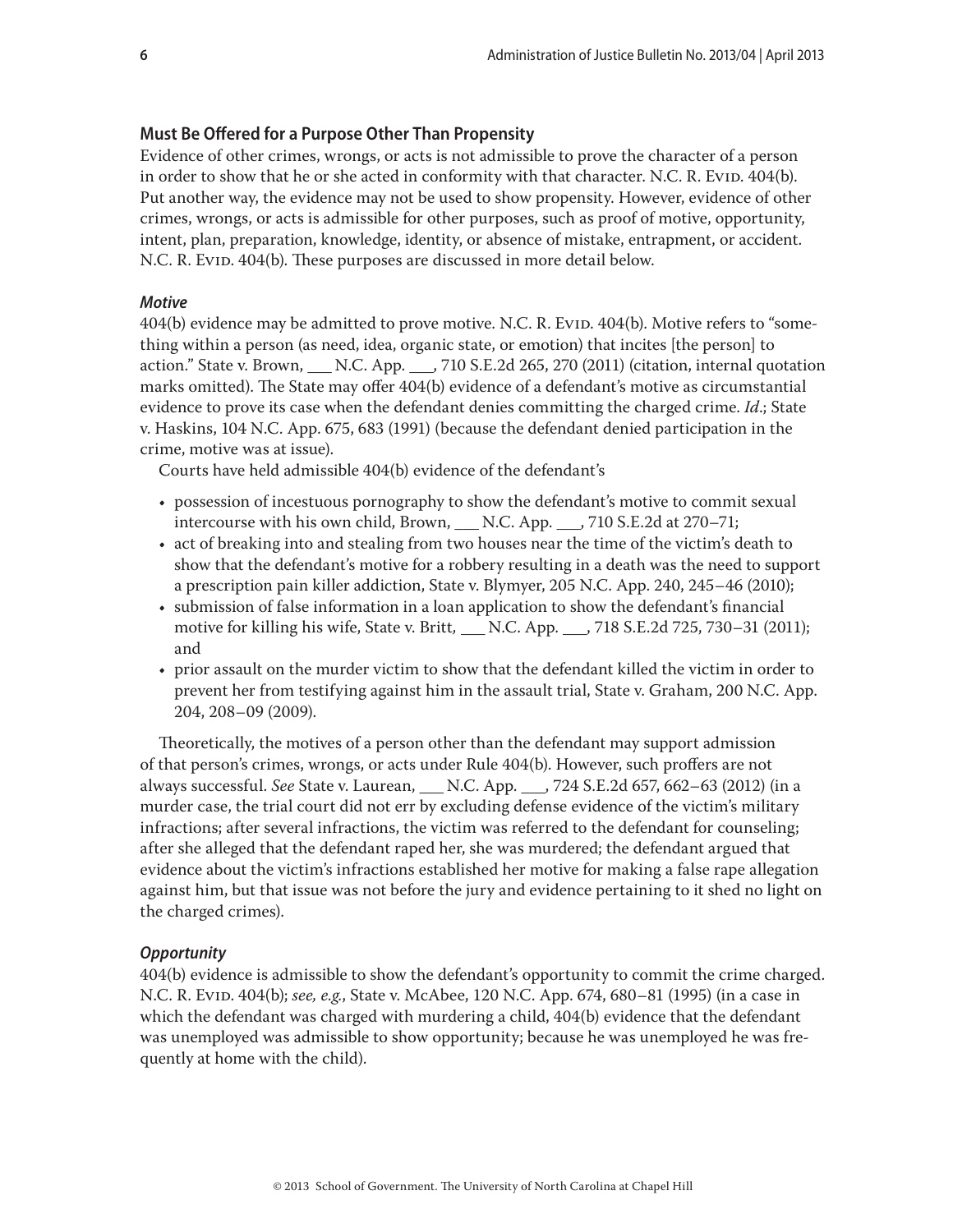#### *Intent*

404(b) evidence may be admitted to show intent. N.C. R. Evid. 404(b). Courts have found admissible 404(b) evidence that the defendant

- engaged in similar sexual acts with another child to show the defendant's intent to engage in sexual activity with the child victim, State v. Houseright, \_\_\_ N.C. App. \_\_, 725 S.E.2d 445, 449 (2012);
- possessed incestuous pornography to show the defendant's intent to engage in sexual acts with his own child, State v. Brown, \_\_\_ N.C. App. \_\_\_, 710 S.E.2d 265, 270 ( 2011);
- possessed a fraudulent check to show intent to defraud with regard to charges of uttering a forged instrument and obtaining property by false pretenses in connection with a different fraudulent check, State v. Conley, \_\_\_ N.C. App. \_\_\_, 724 S.E.2d 163, 167–68 (2012); and
- previously assaulted the victim to show his intent to kill her to prevent her from testifying against him in the assault trial, State v. Graham, 200 N.C. App. 204, 208–09 (2009).

#### *Plan*

404(b) evidence may be admitted to show a plan. N.C. R. Evid. 404(b). Courts have found admissible 404(b) evidence that the defendant

- and his accomplices broke into a pharmacy but failed to procure narcotics to show a plan to obtain controlled substances through the drug store break-in at issue, State v. Woodard, 210 N.C. App. 725, 728–29 (2011);
- engaged in similar sexual acts with another child to show the defendant's plan to engage in sexual activity with the child victim, State v. Houseright, \_\_\_ N.C. App. \_\_\_, 725 S.E.2d 445, 449 (2012); and
- took his daughter to an x-rated movie and told her to look at scenes depicting graphic sexual acts to show his plan to make her aware of such conduct and arouse her so that he could have sexual intercourse with her, State v. Williams, 318 N.C. 624, 631–32 (1986).

#### *Preparation*

404(b) evidence may be admitted to show preparation. N.C. R. Evid. 404(b); *see, e.g., Williams*, 318 N.C. at 631–32 (in a rape and incest case, the trial court properly admitted 404(b) evidence that the defendant took his daughter to an x-rated movie and told her to look at scenes depicting graphic sexual acts; the evidence showed "his preparation and plan to engage in sexual intercourse with her and assist in that preparation and plan by making her aware of such sexual conduct and arousing her").

#### *Knowledge*

404(b) evidence is admissible to show that the defendant acted knowingly, N.C. R. Evip. 404(b), such as when the defendant is charged with knowingly possessing a controlled substance. *See, e.g.,* State v. Weldon, 314 N.C. 401, 404–07 (1985) (the trial court properly admitted evidence that controlled substances had been found on the defendant's premises on other occasions to show her guilty knowledge that heroin was present at the time in question).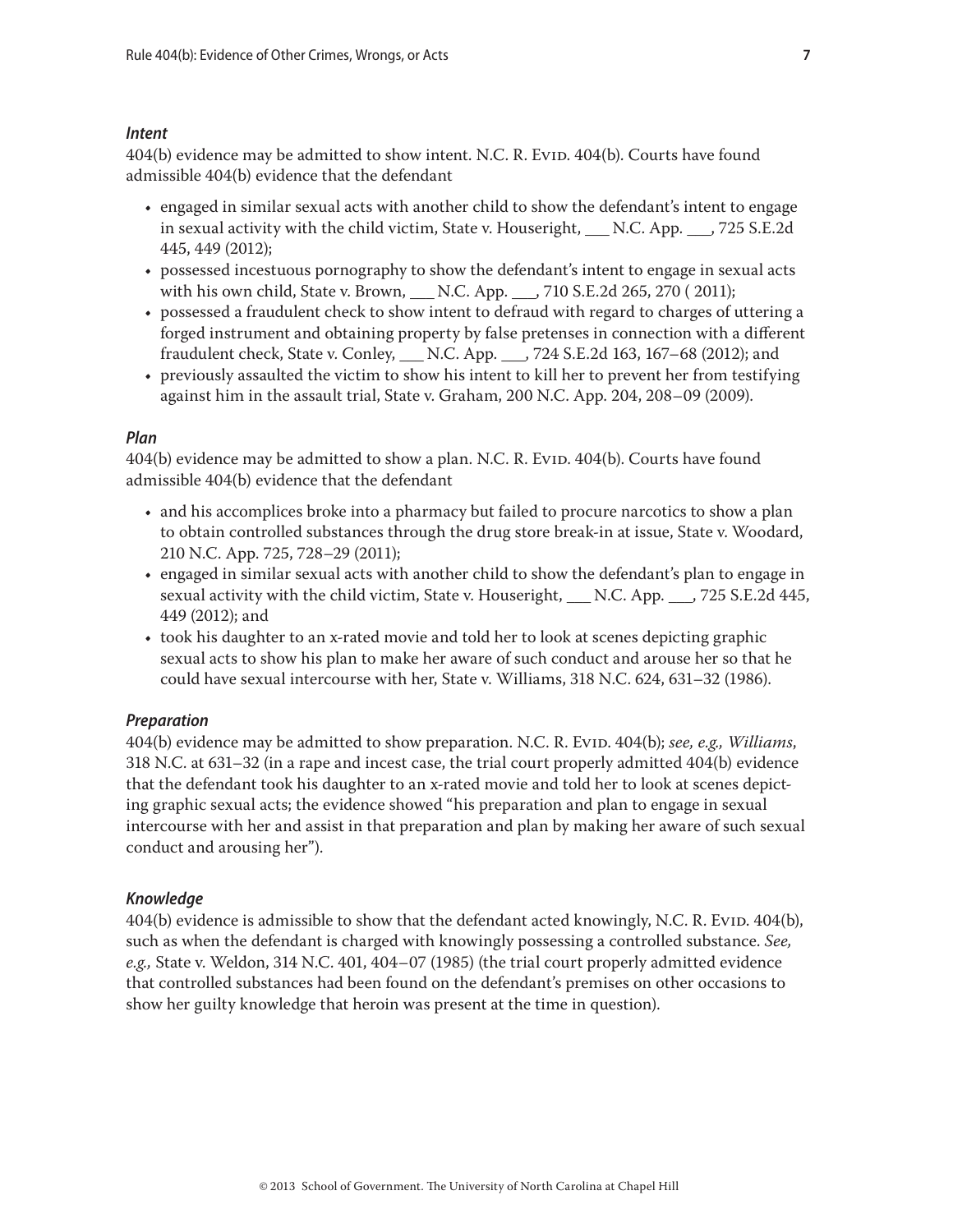#### *Identity*

404(b) evidence may be admitted to show that the defendant is the perpetrator of the crime at issue. N.C. R. Evip. 404(b). This is referred to as identity evidence. For example, evidence that the defendant committed another act very similar to the one charged may be probative of identity. *See, e.g.,* State v. Adams, \_\_\_ N.C. App. \_\_\_, 727 S.E.2d 577, 583 (2012).

Sometimes the proponent of the 404(b) evidence will articulate the purpose as "modus operandi." Modus operandi refers to a particular method or way of doing things, Black's LAW DICTIONARY 1095 (9th ed. 2009), and is a proper 404(b) purpose. State v. Beckelheimer

\_\_\_ N.C. \_\_\_, 726 S.E.2d 156, 159 (2012). Thus, the proponent will argue: the fact that the perpetrator's modus operandi with respect to the charged offense is similar to the defendant's modus operandi in another incident creates a reasonable inference that the defendant committed the act in question. State v. Blackwell, 133 N.C. App. 31, 36 (1999) (in a child sexual assault case, the defendant's acts with other minors "tend[ed] to demonstrate that he was the minor victim's assailant by showing a similar modus operandi"). In this context modus operandi is a vehicle to establish identity.

Not all 404(b) evidence offered to show identity will involve evidence of an act committed by the defendant similar to the one at issue. Evidence that the defendant used a weapon connected to the present offense during another incident also is probative of identity. *See* State v. Garner, 331 N.C. 491, 509 (1992) (in an armed robbery and first-degree murder case, the trial court properly admitted 404(b) evidence that the defendant attempted to murder a taxicab driver three weeks after the murder in question where the same gun was used on both occasions); State v. Dean, 196 N.C. App. 180, 191–92 (2009) (in a murder case, evidence of an assault committed by the defendant two days before the murder was admissible to show identity when the same weapon was used in both offenses); State v. Brockett, 185 N.C. App. 18, 22–23 (2007) (evidence that the defendant pled guilty to three robberies was properly admitted to prove identity when the weapon used in the robberies was the same weapon used to kill the victim in the case at bar).

#### *Lack of Accident or Mistake*

404(b) evidence is admissible to show lack of accident or mistake. N.C. R. Evid. 404(b). Where a defendant claims accident, evidence of a prior act with a "concurrence of common features" to the charged offenses tends to negate the claim of accident. State v. Lloyd, 354 N.C. 76, 90 (2001) (quoting State v. Barfield, 298 N.C. 306, 329 (1979)). For cases on point, see, for example, *id*. at 89 (in a murder case in which the defendant claimed that a shooting was accidental, the trial court properly admitted evidence of a prior assault by the defendant in which he shot the victim to show lack of accident); State v. Paddock, 204 N.C. App. 280, 285 (2010) (in a child abuse case, 404(b) evidence that the defendant systematically abused her other children in ways consistent with that alleged in the current case was relevant to rebut her allegation that the child was hurt by accident); State v. Lanier, 165 N.C. App. 337, 342–47 (2004) (in a murder case in which the defendant argued that her most recent husband's death was accidental, evidence concerning the death of her former husband was properly admitted to show lack of accident); *see also* State v. Flaugher,  $N.C.$  App.  $713 S.E.2d 576, 583 (2011)$  (in a maiming case in which the defendant was accused of attacking the victim with a pickaxe and almost severing his finger, no plain error occurred when the trial judge admitted 404(b) evidence that the defendant previously attacked the victim with a fork and stabbed his finger to show absence of accident or mistake).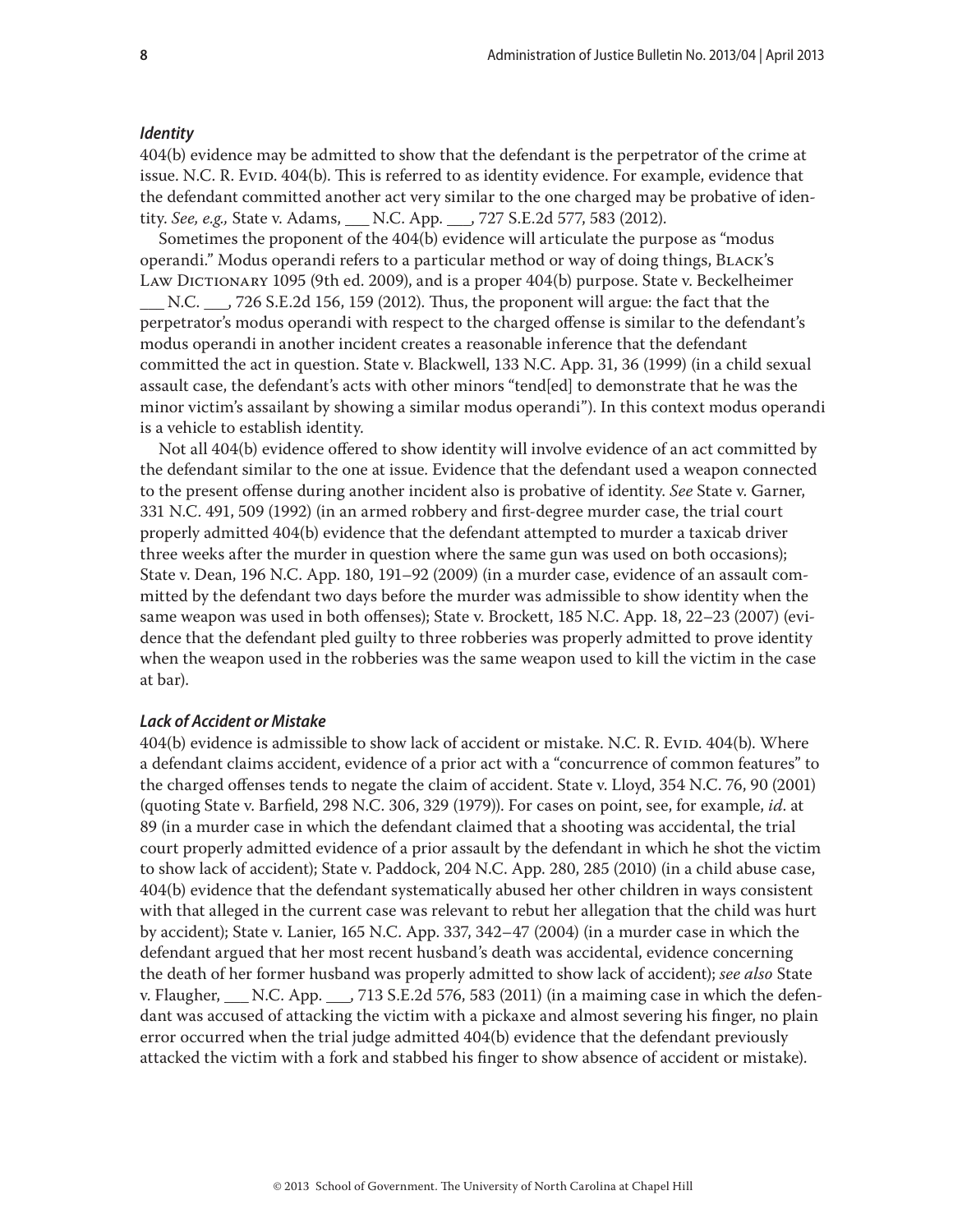#### *Lack of Entrapment*

404(b) evidence is admissible to challenge the defense of entrapment. N.C. R. Evid. 404(b); *see*, *e.g.,* State v. Goldman, 97 N.C. App. 589, 593–95 (1990) (in a drug case, 404(b) evidence of the defendant's prior drug use and possession was properly admitted to show predisposition); State v. Artis, 91 N.C. App. 604, 606–07 (1988) (same; to prove absence of entrapment).

#### *Other Permissible Purposes*

#### COMMON PLAN OR SCHEME

Courts sometimes admit 404(b) evidence to show the defendant's common plan or scheme to engage in the charged conduct. State v. Barnett, \_\_\_ N.C. App. \_\_\_, 734 S.E.2d 130, 133–34 (2012) (in a second-degree rape case, the trial court properly admitted 404(b) evidence of the defendant's prior sexual conduct with the victim to show common scheme that showed a progression from inappropriate touching in 1977 to sexual intercourse in 1985); State v. Twitty,  $\Box$  N.C. App.  $\Box$ , 710 S.E.2d 421, 424–25 (2011) (in a case in which the defendant was charged with obtaining property by false pretenses after he lied to church members to gain sympathy and collect funds, no abuse of discretion occurred when the trial court admitted 404(b)

evidence that the defendant engaged in the same behavior at other churches to show common plan or scheme). To some extent, common scheme overlaps with intent and modus operandi, discussed above.

#### VICTIM'S STATE OF MIND

Courts have held that proving the victim's state of mind is a permissible 404(b) purpose. State v. Foust, \_\_\_ N.C. App. \_\_\_, 724 S.E.2d 154, 159–60 (2012) (prior bad acts admitted to explain why the rape victim was afraid of the defendant and did not report the rape and that the incident was nonconsensual).

#### CHAIN OF EVENTS/CONTEXT

Rule 404(b) evidence is admissible to establish the chain of circumstances or context of the charged crime. State v. White, 340 N.C. 264, 284 (1995). Such evidence is admissible if it "serves to enhance the natural development of the facts or is necessary to complete the story of the charged crime for the jury." *Id*. at 284 (404(b) evidence admissible for this purpose). For example, in *State v. Rollins*, \_\_\_ N.C. App. \_\_\_, 725 S.E.2d 456, 460-61 (2012), a second-degree murder case stemming from a vehicle accident during a high speed chase following a shoplifting incident, details of the shoplifting incident were properly admitted under Rule 404(b) to explain the reason for the defendant's flight. *See also* State v. Golden, \_\_\_ N.C. App. \_\_\_, 735 S.E.2d 425, 429–31 (2012) (in a perpetrating a hoax by use of a false bomb case, the trial court did not err by admitting evidence of the defendant's prior acts against his estranged wife; the wife had a domestic violence protective order against the defendant and called 911 when he appeared at her house; in a search after his arrest for violating the domestic violence protective order, officers found evidence of the charged offense); State v. Madures, 197 N.C. App. 682, 687–88 (2009) (in a trial for assault on a law enforcement officer and resisting and obstructing, the trial court properly admitted evidence relating to the defendant's earlier domestic disturbance arrest; the same officer involved in the present offenses handled the earlier arrest and at the time had told the defendant's mother to call him if there were additional problems; it was the defendant's mother's call that brought the officers to the residence on the date in question; the fact of the earlier arrest helped to provide a complete picture of the events for the jury).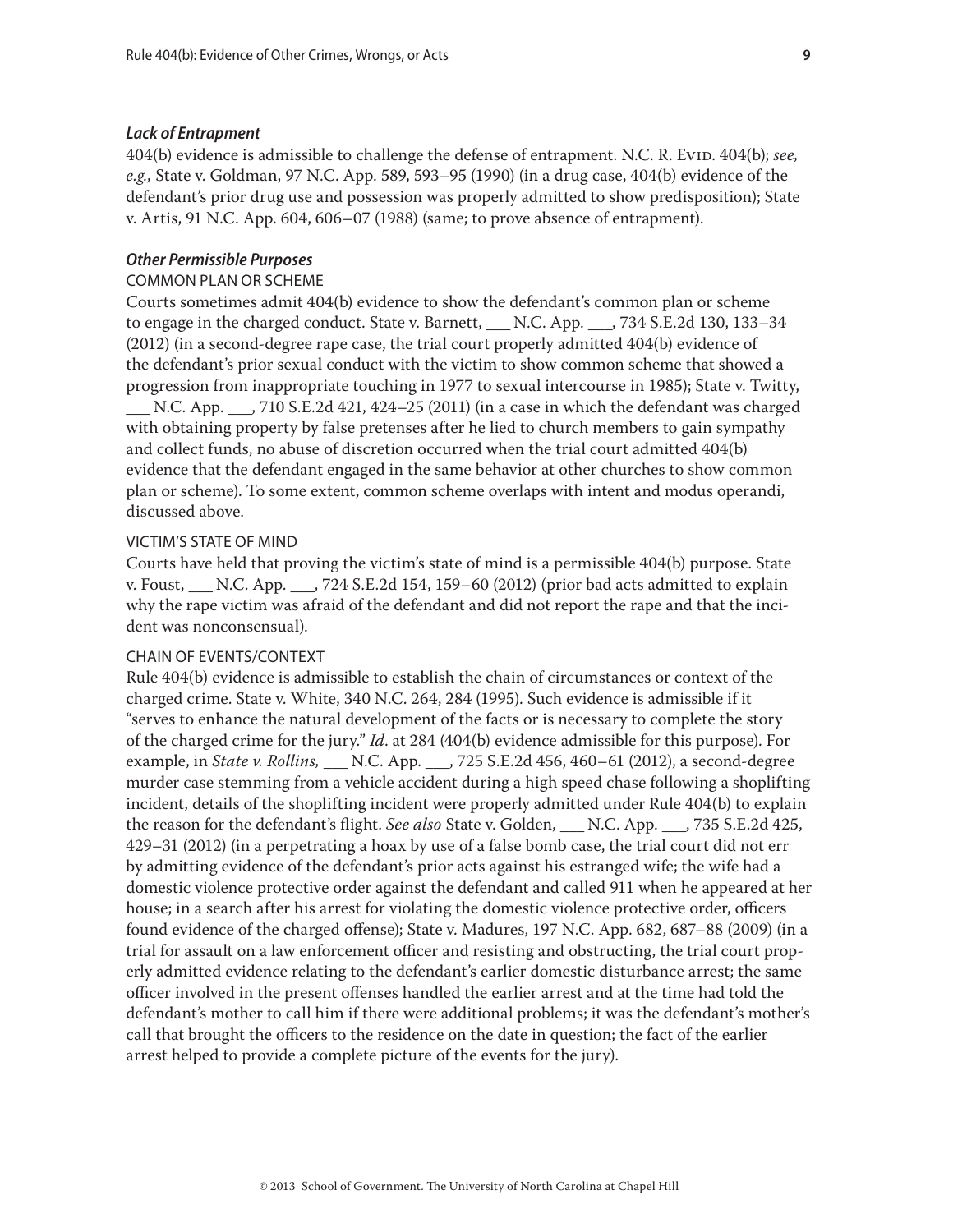Evidence that explains the context of the defendant's admission of guilt also may be admissible as context evidence. *White*, 340 N.C. at 284–85 (evidence of the defendant's involvement in a conspiracy with a witness provided context for her confession to that witness to having murdered her stepson nineteen years earlier).

#### **MALICE**

Evidence of a defendant's prior motor vehicle–related convictions is admissible to show malice in a second-degree murder case based on a vehicular homicide. State v. Maready, 362 N.C. 614, 620 (2008).

#### **Similarity**

#### *General Requirement*

As a general rule, 404(b) evidence must be sufficiently similar to the act in question. 404(b) evidence is considered sufficiently similar if there are unusual facts present in both incidents. State v. Beckelheimer, N.C. . , 726 S.E.2d 156, 159 (2012). However, the similarities need not "rise to the level of the unique and bizarre." *Id.* at 159 (citations, internal quotation marks omitted). Nor must the incidents be identical. *Id.* at 160. As the North Carolina Supreme Court has stated: "near identical circumstances are not required; . . . rather, the incidents need only share some unusual facts that go to a purpose other than propensity . . . ." *Id.* (citations, internal quotation marks omitted); *see also* State v. Khouri, \_\_\_ N.C. App. \_\_\_, 716 S.E.2d 1, 8 (2011) (in a child sex case, the court rejected the defendant's argument that the defendant's sex acts with another child were different from those charged because one occurred in private and the other occurred in public).

By the same token, for most 404(b) purposes, some degree of similarity is required; when the requisite similarity is lacking, the evidence is inadmissible. *See* State v. Davis, \_\_\_ N.C. App. \_\_\_, 731 S.E.2d 236, 239–42 (2012) (in a child sex case in which the defendant was charged with assaulting his 6-year-old son, the trial court committed reversible error by admitting evidence of the defendant's writings in a composition book about forcible, nonconsensual anal sex with an adult female acquaintance; the events described in the book were not sufficiently similar to the case at bar given that "the only overlapping fact [wa]s anal intercourse"; the actual force described in the book was "not analogous to the constructive force theory that applies with sexual conduct between a parent and child"; aside from anal intercourse, "the acts bore no resemblance to each other, involving different genders, radically different ages, different relationships between the parties, and different types of force"); State v. Flood*,* \_\_\_ N.C. App. \_\_\_, 726 S.E.2d 908, 913–14 (2012) (in a case involving a 2007 drug-related murder, the trial court committed reversible error by admitting, to show identity, evidence that the defendant was involved in a 1994 homicide in which he broke into an apartment, found his girlfriend in bed with the victim, and shot the victim; the acts were not sufficiently similar); State v. Gray, 210 N.C. App. 493, 510–13 (2011) (in a child sex case involving a 5-year-old female victim and allegations of digital penetration, the trial court committed prejudicial error by admitting evidence that the defendant had anal intercourse with a 4-year-old male eighteen years earlier; although the incidents both involved very young children and occurred at a caretaker's house where the defendant was a visitor, the nature of the assaults was very different).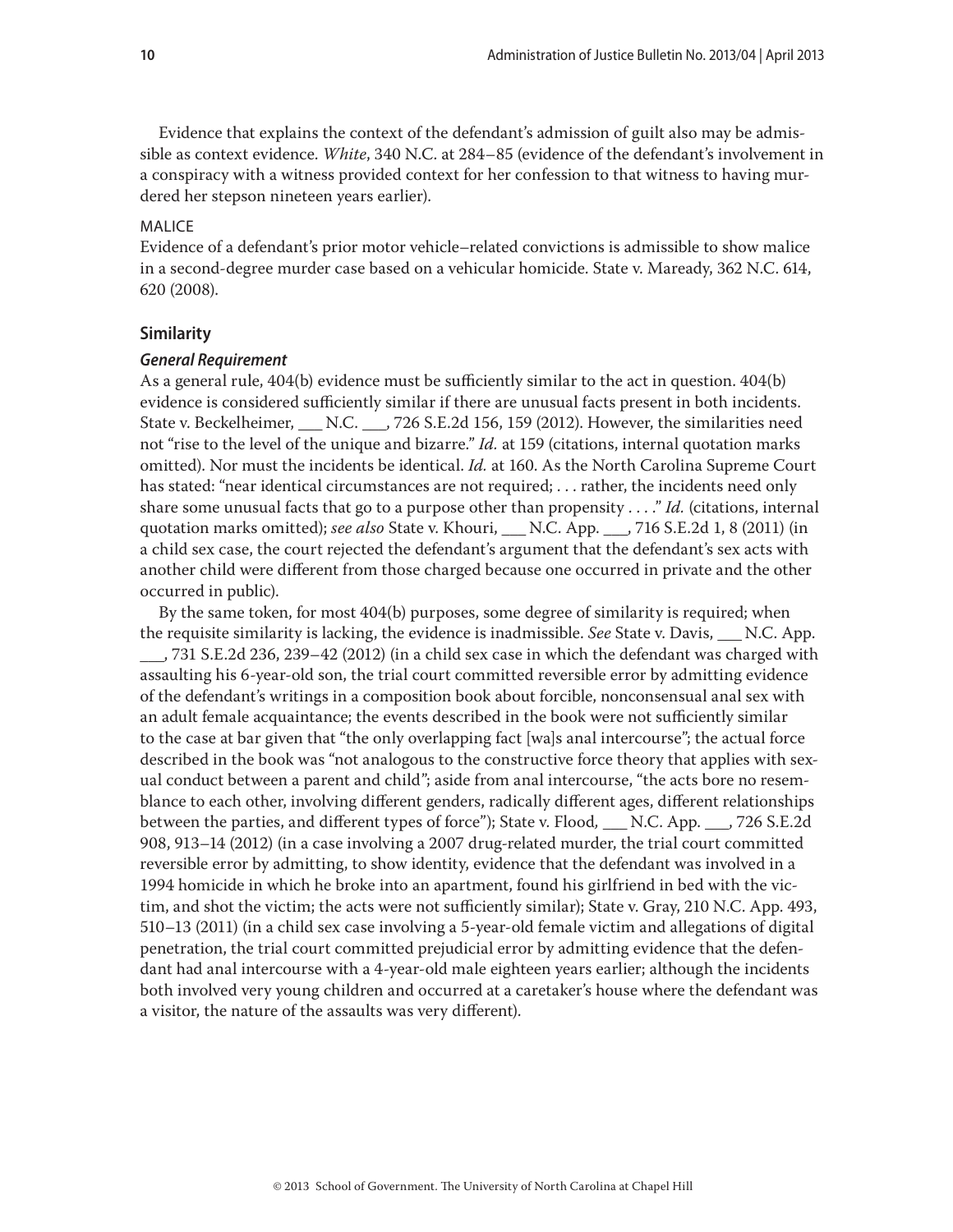#### *When Greater Similarity May Be Required*

When the prior acts are very old, the requirement of similarity may be heightened. *See, e.g.,*  State v. Webb, 197 N.C. App. 619, 623 (2009) (in a child sexual abuse case, evidence that the defendant abused two witnesses twenty-one and thirty-one years ago was improperly admitted, requiring a new trial; in light of the fact that the prior incidents were decades old, more was required in terms of similarity than that "the victims were young girls in the defendant's care, the incidents happened in [the defendant's] home, and [the defendant] told the [victims] not to report his behavior").

#### *When Similarity Is Not a Factor*

In certain circumstances, the requirement of similarity may not apply at all, such as when the 404(b) evidence establishes

- identity by connecting the defendant to the weapon used in the current offense, State v. Dean, 196 N.C. App. 180, 191–92 (2009) (in a murder case, evidence of an assault committed by the defendant two days before the murder at issue was admissible to show identity when ballistics evidence established that the same weapon was used in both incidents; the court rejected the defendant's argument that the incidents were dissimilar);
- motive, State v. Haskins, 104 N.C. App. 675, 682–83 (1991); and
- chain of events leading up to the incident in question, State v. Golden,  $\Box$  N.C. App.  $\Box$ 735 S.E.2d 425, 429–32 (2012) (in this perpetrating a hoax by use of a false bomb case, the trial court did not err by admitting evidence of the defendant's acts against his estranged wife where those incidents were part of the chain of events leading up to the crime and thus completed the story of the crime for the jury; the court rejected the defendant's argument that the prior acts were not sufficiently similar to the act charged on grounds that similarity was "not pertinent to the purpose for which the incidents were admitted").

#### *Joinder Decision Not Dispositive*

"Although the decision to join offenses for trial often involves [an analysis of similarity], the decision to join or not join offenses does not determine admissibility of evidence under Rule 404(b)." State v. Locklear, 363 N.C. 438, 446 (2009).

#### **Temporal Proximity**

Temporal proximity is a relevant factor in the admissibility analysis because, as a general rule, the probative value of the other crime, wrong, or act diminishes as the event becomes more remote. *See*, *e.g*., State v. Barnett, \_\_\_ N.C. App. \_\_\_, 734 S.E.2d 130, 134 (2012). Unfortunately, there are no bright line rules regarding temporal proximity for purposes of Rule 404(b) admissibility. State v. Maready, 362 N.C. 614, 623–24 (2008) (rejecting a bright line rule). *Compare, e.g.,*  State v. Jones, 322 N.C. 585, 587–91 (1988) (in a child sex case, a seven-year gap between the last act on the witness and the first act on the victim made the event too remote to show common plan or scheme), *with* State v. Carter, 338 N.C. 569, 588–89 (1994) (in a murder case, an eightyear gap between a prior assault and the homicide at issue did not make the incident too remote for purposes of establishing identity). However, some general guidelines can be gleaned from the case law. These are discussed below.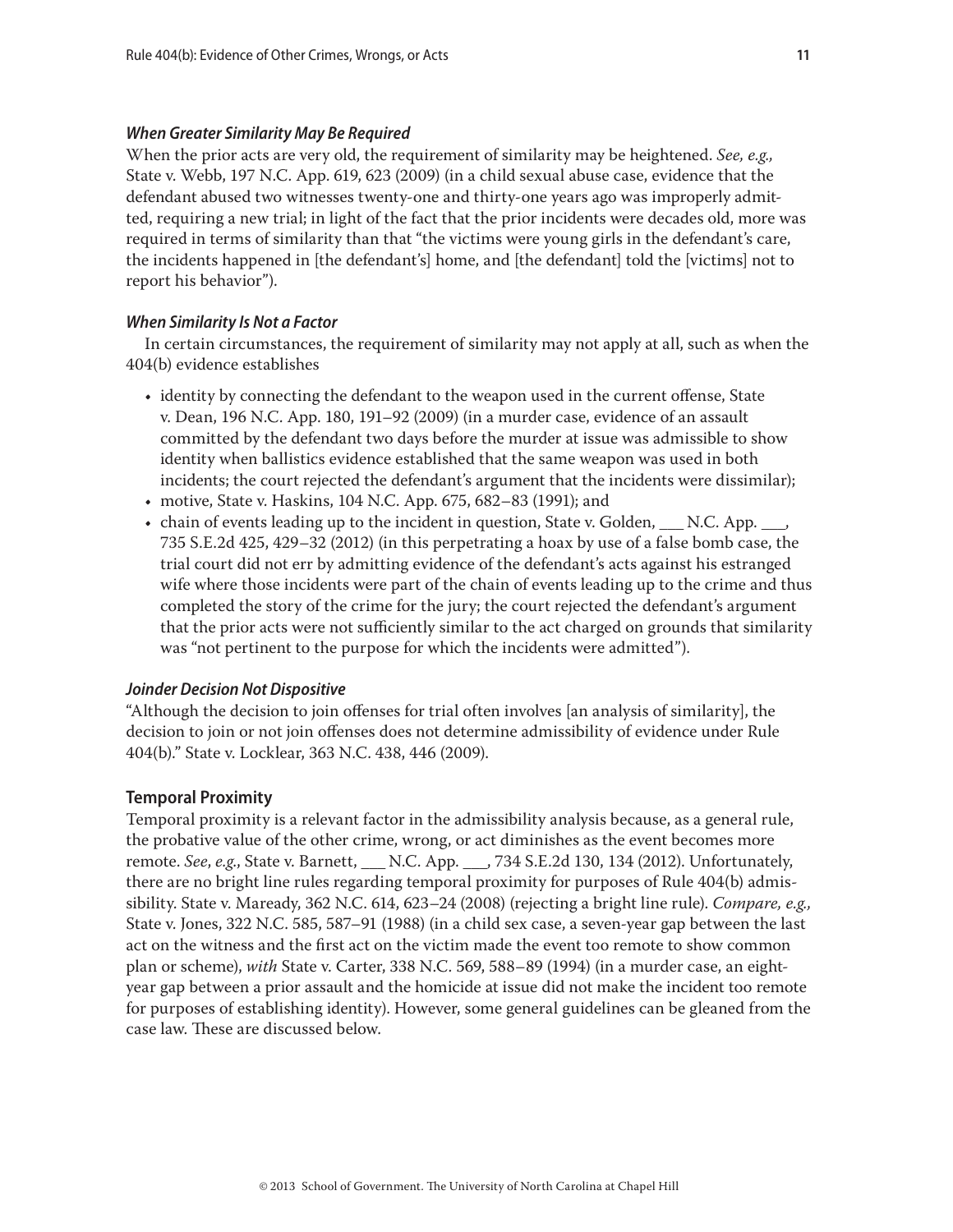#### *Case-by-Case Analysis*

The North Carolina Supreme Court has instructed that remoteness must be considered in light of the specific facts of each case. State v. Beckelheimer, \_\_\_ N.C. \_\_\_, 726 S.E.2d 156, 160 (2012).

#### *Interplay between Purpose and Proximity*

The proffered purpose of the 404(b) evidence affects the temporal proximity analysis. *Id*. at 160. For example, remoteness in time may be significant when the 404(b) evidence is introduced to show that the crime arose out of a common scheme or plan. State v. Lloyd, 354 N.C. 76, 91 (2001); *Carter*, 338 N.C. at 588; State v. Mobley, 200 N.C. App. 570, 577 (2009). On the other hand, it may be less significant when the evidence is admitted to show

- modus operandi, *Beckelheimer*, 726 S.E.2d at 160; *see also* State v. Paddock, 204 N.C. App. 280, 287 (2010);
- state of mind, such as malice, State v. Maready, 362 N.C. 614, 624 (2008);
- motive, State v. Locklear, 363 N.C. 438, 448 (2009); State v. Haskins, 104 N.C. App. 675, 682 (1991); or
- lack of accident, *Locklear*, 363 N.C. at 448.

In these instances, remoteness goes to the weight of the evidence rather than to its admissibility. *Beckelheimer*, 726 S.E.2d at 160; *Locklear*, 363 N.C. at 448; *Maready*, 362 N.C. at 624; *Mobley*, 200 N.C. App. at 577.

#### *Pattern of Activity*

When the 404(b) evidence occurred some time ago but shows a pattern of similar activity over time, courts have found that the passage of time can actually reinforce rather than undercut the value of the evidence. State v. Shamsid-Deen, 324 N.C. 437, 445 (1989) (prior sexual acts occurring over a twenty-year period were not too remote to be considered as evidence of defendant's common scheme to abuse the victim sexually; "[w]hen similar acts have been performed continuously over a period of years, the passage of time serves to prove, rather than disprove, the existence of a plan"); State v. Khouri, \_\_\_ N.C. App. \_\_\_, 716 S.E.2d 1, 8-9 (2011) (in a child sex case, 404(b) evidence that the defendant sexually assaulted another child from 2001 to until she turned eighteen in 2007 was admissible where the defendant's sexual assault on the child victim at issue began in 2007; once the defendant discontinued his acts on the first girl, he initiated contact with the victim).

This rule applies with special force in second-degree murder cases where the 404(b) evidence is a pattern of prior motor vehicle offenses being offered to show malice. *Maready*, 362 N.C. at 622–24 (no plain error occurred when the trial judge admitted 404(b) evidence of the defendant's six prior DWI convictions where four occurred in the sixteen years before the events at issue, including one within six months of the event at issue; the convictions "constitute part of a clear and consistent pattern of criminality that is highly probative of his mental state"). However, that does not mean that any combination of prior motor vehicle offenses will be admissible as part of a pattern of behavior to show malice for purposes of second-degree murder. *See, e.g*., State v. Davis, 208 N.C. App. 26, 43–46 (2010) (the trial court committed prejudicial error by admitting evidence of three of the defendant's four prior DWI convictions to show malice; three of her convictions occurred eighteen or nineteen years prior to the accident at issue, and one occurred two years prior; given the gap between the older convictions and the more recent one, there was not a clear and consistent pattern of criminality, and the older convictions were too remote to be admissible).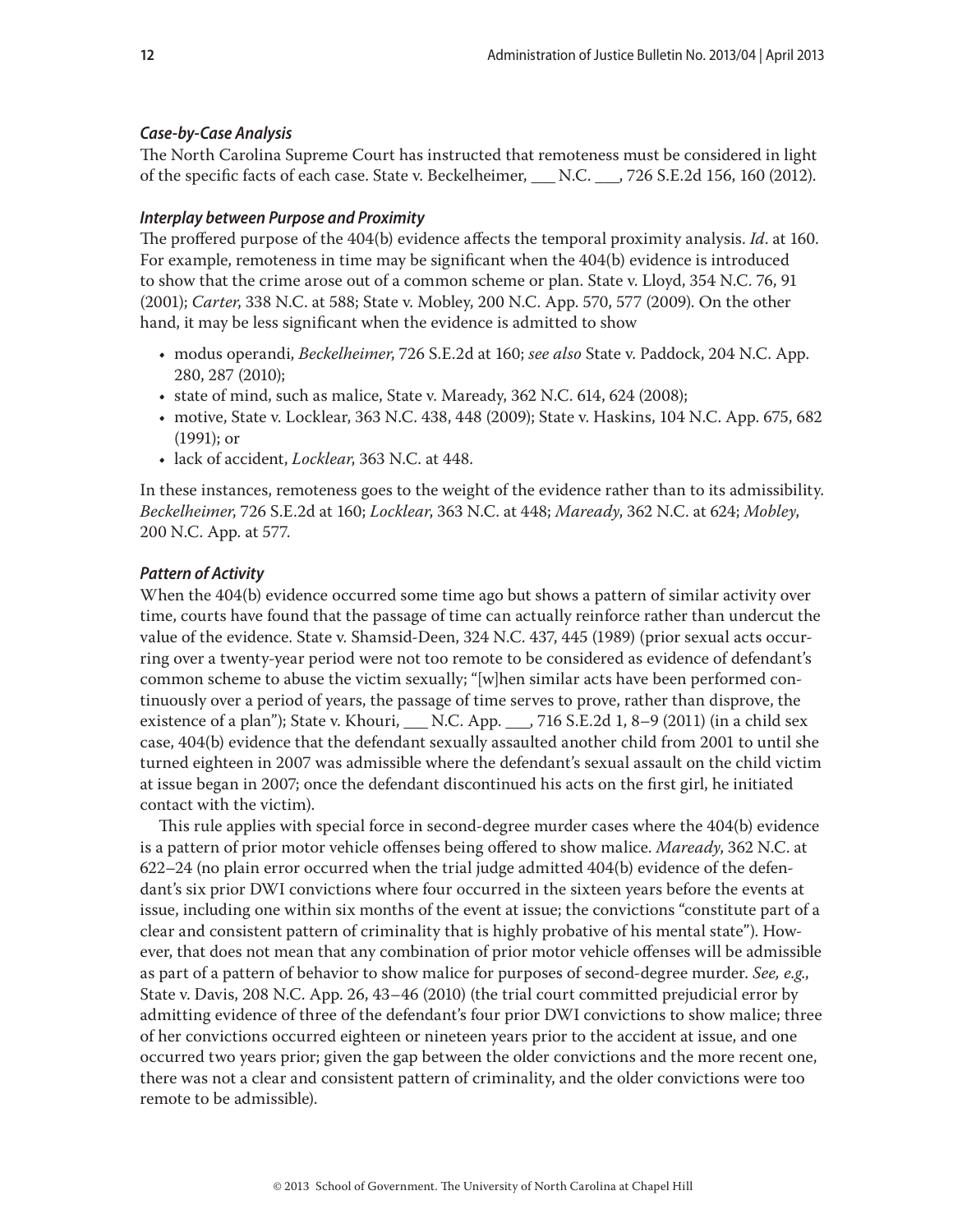#### *Interruption*

The age of a conviction may be discounted for periods when the defendant's activity was interrupted by, for example, a prison sentence or lack of access to victims. State v. Barnett, \_\_\_ N.C. App. \_\_\_, 734 S.E.2d 130, 134 (2012) (five-year gap between incidents of rape was explained by the defendant's lack of access to the victim for three years); State v. Register, 206 N.C. App. 629, 639–41 (2010) (gap between the incidents of abuse occurred because the defendant did not have access to victims); State v. Brooks, 138 N.C. App. 185, 200 (2000) (seventeen-year gap between incidents of assaults on his wives was explained by the defendant's incarceration and lack of marital discord); State v. Frazier, 121 N.C. App. 1, 11 (1995) (gaps between the defendant's acts of sexual abuse on children were explained by the defendant's lack of access to victims); State v. Jacob, 113 N.C. App. 605, 609–12 (1994) (ten-year gap between incidents of sexual abuse of biological children was explained by lack of access to such children). However, in order for a period of time to be excluded from the temporal proximity analysis, the proponent must introduce competent evidence of the period of the interruption. State v. Gray, 210 N.C. App. 493, 509 (2011) (rejecting the State's argument that the time period should be tolled during the defendant's incarceration because the State failed to offer competent evidence as to the length of his incarceration); State v. Delsanto, 172 N.C. App. 42, 51–52 (2006) (State failed to establish interruption).

#### **Rule 403 Balancing**

If the evidence is proffered for a proper purpose, meets the requirements of similarity and temporal proximity, and there is sufficient evidence that the defendant committed the act, the court next must engage in a Rule 403 balancing of the evidence's probative value against the danger of undue prejudice, confusion, etc. *See, e.g.,* State v. Oliver, 210 N.C. App. 609, 612–13 (2011). For a discussion of Rule 403 balancing, see Jessica Smith, *Rule 403* (Jan. 2013), *in* The Survival GUIDE: SUPERIOR COURT JUDGES' BENCHBOOK (UNC School of Government), under the link for the "Evidence" section, www.sog.unc.edu/node/1092.

Practically speaking, as a general rule, the trial court's analysis of similarity and temporal proximity feeds into the Rule 403 analysis, State v. Houseright, \_\_\_ N.C. App. \_\_\_, 725 S.E.2d 445, 448 (2012) (quoting State v. Badgett, 361 N.C. 234, 243 (2007)) ("When the features of the earlier act are dissimilar from those of the offense . . . charged, such evidence lacks probative value. Similarly, when otherwise similar offenses are distanced by significant stretches of time, commonalities become less striking, and the probative value of the analogy attaches less to the acts than to the character of the actor."), as does its determination as to whether the defendant committed the act. State v. Ward, 199 N.C. App. 1, 12–18 (2009) (because prior charges were dismissed for insufficient evidence, the 404(b) evidence failed the Rule 403 balancing).

### **Trial Practice: Voir Dire, Limiting Instructions**

If the admissibility of the 404(b) evidence is not raised in a motion in limine pretrial, the trial court likely will need to hear the evidence outside of the presence of the jury. *See, e.g.,* State v. Beckelheimer, \_\_\_ N.C. \_\_\_, 726 S.E.2d 156, 160–61 (2012) (noting that the trial court did this).

Admission of 404(b) evidence should be accompanied by an appropriate limiting instruction. *See* State v. Haskins, 104 N.C. App. 675, 680 (1991). For the limiting instruction that should be used for 404(b) evidence, see N.C.P.I.—Crim. 105.40.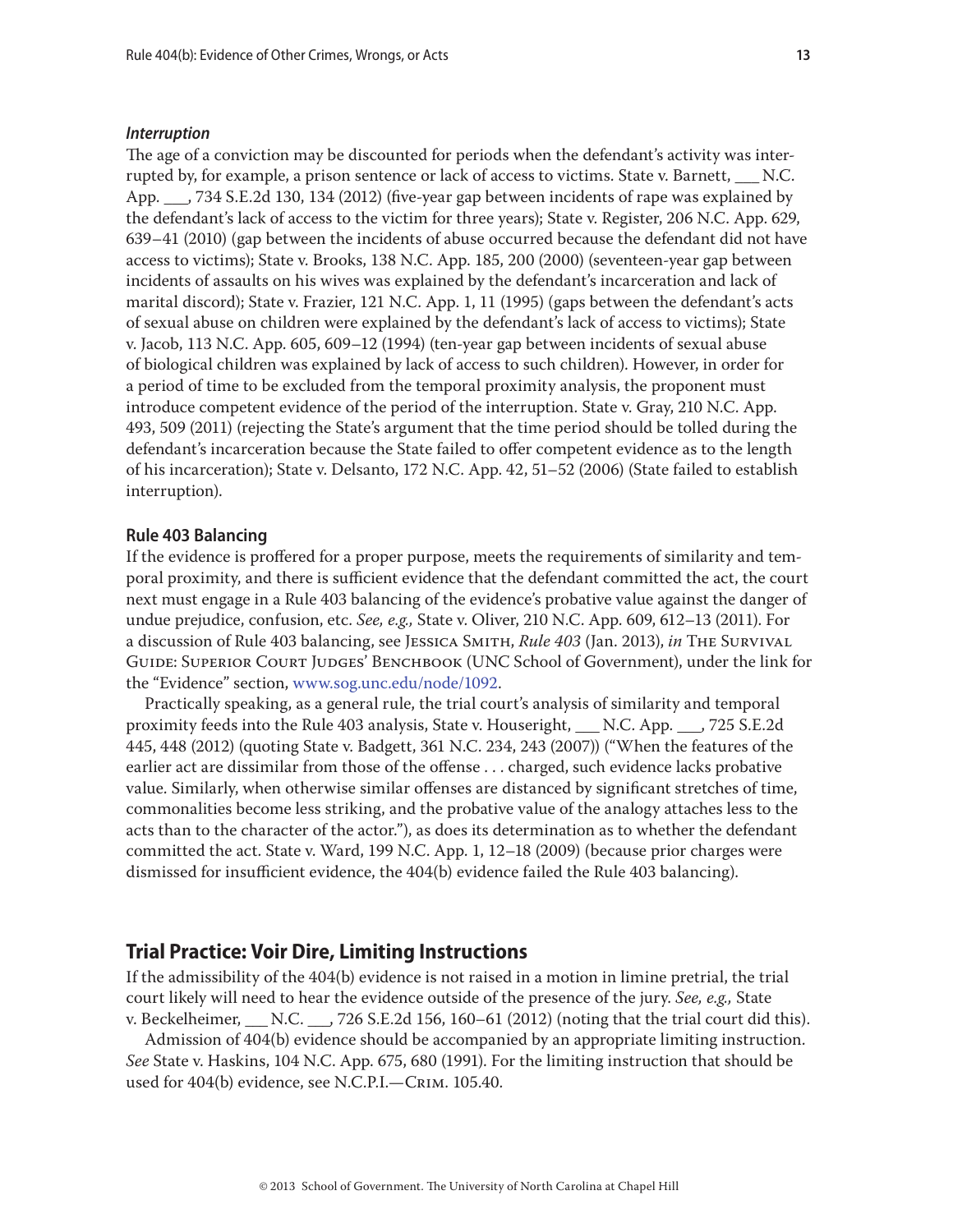### **Standard of Review on Appeal**

When the trial court has made findings of fact and conclusions of law to support its ruling on 404(b) evidence, the appellate court looks to whether the evidence supports the findings and whether the findings support the conclusions. *Beckelheimer*, \_\_\_ N.C. \_\_\_, 726 S.E.2d at 159. The court reviews de novo the legal conclusion that the evidence is, or is not, within the coverage of Rule 404(b). *Id.* The appellate court reviews the trial court's Rule 403 determination for abuse of discretion. *Id.*

# **Common Types of 404(b) Evidence**

Examples of common types 404(b) evidence are provided below; this list is not exhaustive.

#### **Defendant's Sex Acts with Another**

In sexual assault cases, the courts have been "markedly liberal" with regard to admission of 404(b) evidence of defendants' other sexual acts. *Beckelheimer*, \_\_\_ N.C. \_\_\_, 726 S.E.2d at 159 (citations, internal quotation marks omitted); State v. Houseright, \_\_\_ N.C. App. \_\_\_, 725 S.E.2d 445, 447 (2012) (citations, internal quotation marks omitted). Sample cases are annotated below.

#### *Cases Where 404(b) Evidence Was Held Admissible*

State v. Beckelheimer, \_\_\_ N.C. \_\_\_, 726 S.E.2d 156 (2012). In a child sex case, the trial judge did not err by admitting 404(b) evidence of the defendant's sex acts with another. At the time of the alleged offense, the defendant was 27 years old and the victim was the defendant's 11-year-old male cousin. After inviting the victim to his bedroom to play video games, the defendant climbed on top of the victim, pretended to be asleep, unzipped the victim's pants, and performed oral sex on the victim while holding him down. On at least two prior occasions the defendant placed his hands on the victim's genital area outside of his clothes while pretending to be asleep. At trial, a witness testified about sexual activity between himself and the defendant. The witness, then 24 years old, testified that when he was younger than 13 years old, the defendant, who was four-and-one-half years older, performed various sexual acts on him. The witness and the defendant would play video games together and spend time in the defendant's bedroom. The witness described a series of incidents in which the defendant first touched his genital area outside of his clothes while pretending to be asleep and then reached inside his pants to touch his genitals and performed oral sex on him. The witness also related an incident in which he performed oral sex on the defendant in an effort to stop the defendant from digital anal penetration. The court found this conduct sufficiently similar to the acts at issue given the victim's ages, where they occurred, and how they occurred. The court reversed the court of appeals, which had found the evidence inadmissible, improperly focusing on the differences between the acts rather than their similarities (among other things, the court of appeals viewed the acts with the witness as consensual and those with the victim as nonconsensual and relied on the fact that the defendant was only four-and-one-half years older than the witness but sixteen years older than the victim). Given the similarities between the incidents, the remoteness in time was not so significant as to render the prior acts irrelevant, and the temporal proximity of the acts was a question of evidentiary weight. Finally, the court held that the trial court did not abuse its discretion by admitting the evidence under Rule 403.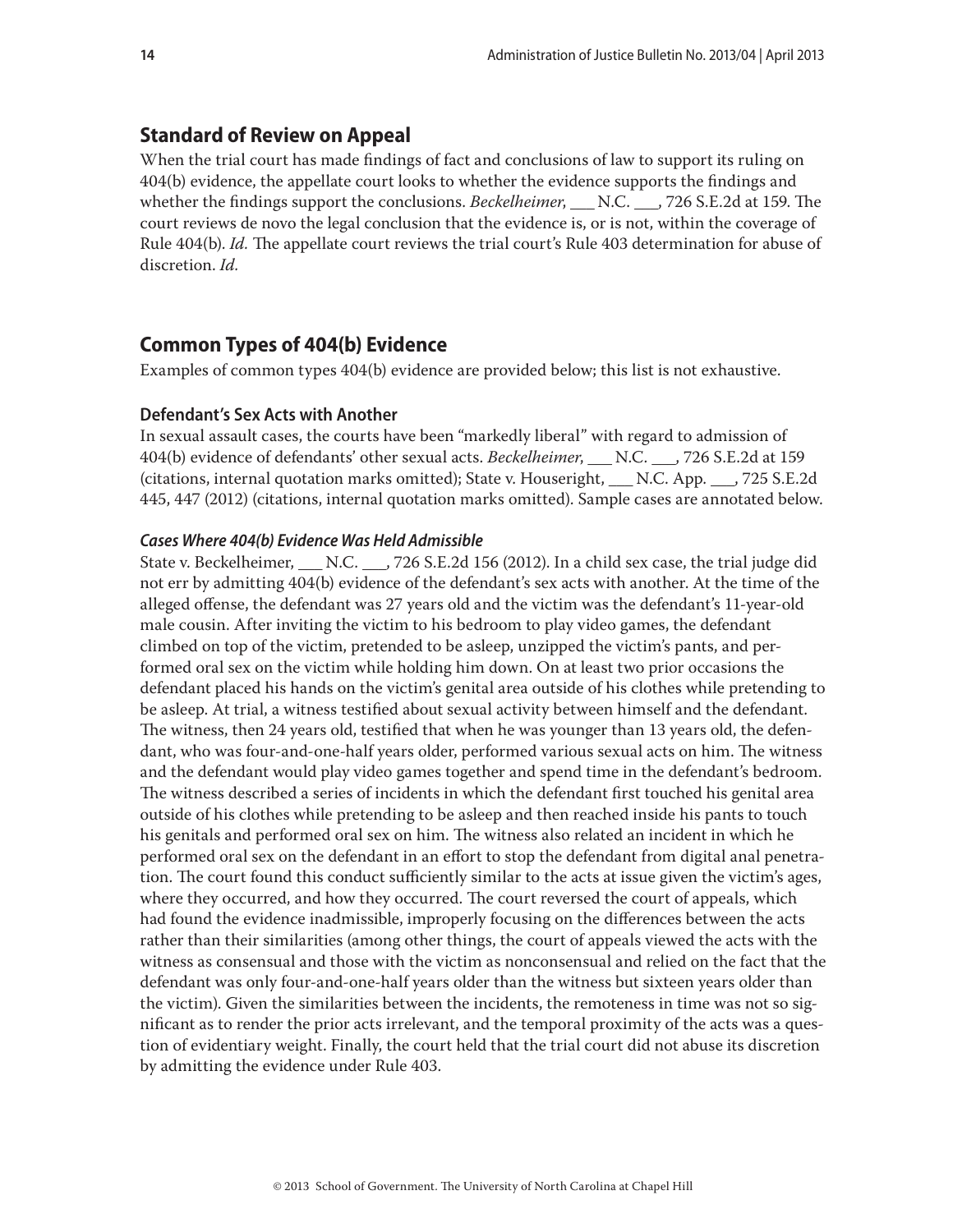State v. Houseright,  $\ldots$  N.C. App.  $\ldots$ , 725 S.E.2d 445 (2012). In a child sex case involving a female victim, the trial court did not err by admitting 404(b) evidence of the defendant's sexual activity with another female child, E.S., to show plan and intent. The conduct with E.S. took place within the same time period as the charged offenses and with a young girl of similar age.

State v. Khouri, N.C. App.  $\,$ , 716 S.E.2d 1 (2011). In a sexual assault case involving a child victim, no error occurred when the trial court admitted 404(b) evidence that the defendant engaged in sexual contact with another child to show common plan or scheme. The court rejected the defendant's argument that the acts were not sufficiently similar, concluding that both incidents occurred while the victims were in the care of the defendant, their grandfather; the victims were around the same age when the conduct began; for both victims, the conduct occurred more than once; and with both victims, the defendant initiated the conduct by talking to them about whether they were old enough for him to touch their private parts. The court also determined that the acts met the temporal proximity requirement.

State v. Oliver, 210 N.C. App. 609 (2011). In a case in which the defendant was charged with sexual offense, indecent liberties, and crime against nature against a 10-year-old female victim, no error occurred when the trial court admitted evidence of the defendant's prior bad acts against another teenaged female to show common scheme or plan, identity, lack of mistake, motive, and intent. The defendant's acts with respect to the victim and the other female were similar: the defendant had a strong personal relationship with one of their parents, used the threat of parental disbelief and disapproval to coerce submission and silence, initiated sexual conduct after wrestling or roughhousing, digitally penetrated each victim's vagina, and forced each girl to masturbate him. Only two years separated the incidents and both involved a similar escalation of sexual acts.

State v. Register, 206 N.C. App. 629 (2010). In a child sexual abuse case involving a female victim, the trial court did not err by allowing testimony from four individuals (three females and one male) that the defendant sexually abused them when they were children to show common plan. The events occurred fourteen, twenty-one, and twenty-seven years prior to the abuse at issue. The court rejected the defendant's argument that the evidence lacked sufficient temporal proximity to the events in question. The challenged testimony established a strikingly similar pattern of sexually abusive behavior by the defendant over a period of thirty-one years in that the defendant was married to either the mother or aunt of each witness; all of the victims were prepubescent; the incidents occurred when the defendant's wife was at work and he was watching the children; and the abuse involved fondling, fellatio, or cunnilingus, mostly taking place in the defendant's wife's bed. Although there was a significant gap in time between the last abuse and the events in question, that gap was the result of the defendant's not having access to children related to his wife, and thus it did not preclude admission under Rule 404(b). Finally, the court held that the trial judge did not abuse his discretion by admitting this evidence under Rule 403.

#### *Cases Where 404(b) Evidence Was Held Inadmissible*

State v. Glenn, N.C. App. , 725 S.E.2d 58, 68 (2012). In a kidnapping, assault, and indecent exposure case, the trial court erred by admitting testimony from a witness about a sexual encounter with the defendant to show identity, modus operandi, intent, plan, scheme, system, or design. The encounter occurred nine years earlier. The witness testified that the partially clothed defendant approached her on foot while she was walking. He exposed his penis to her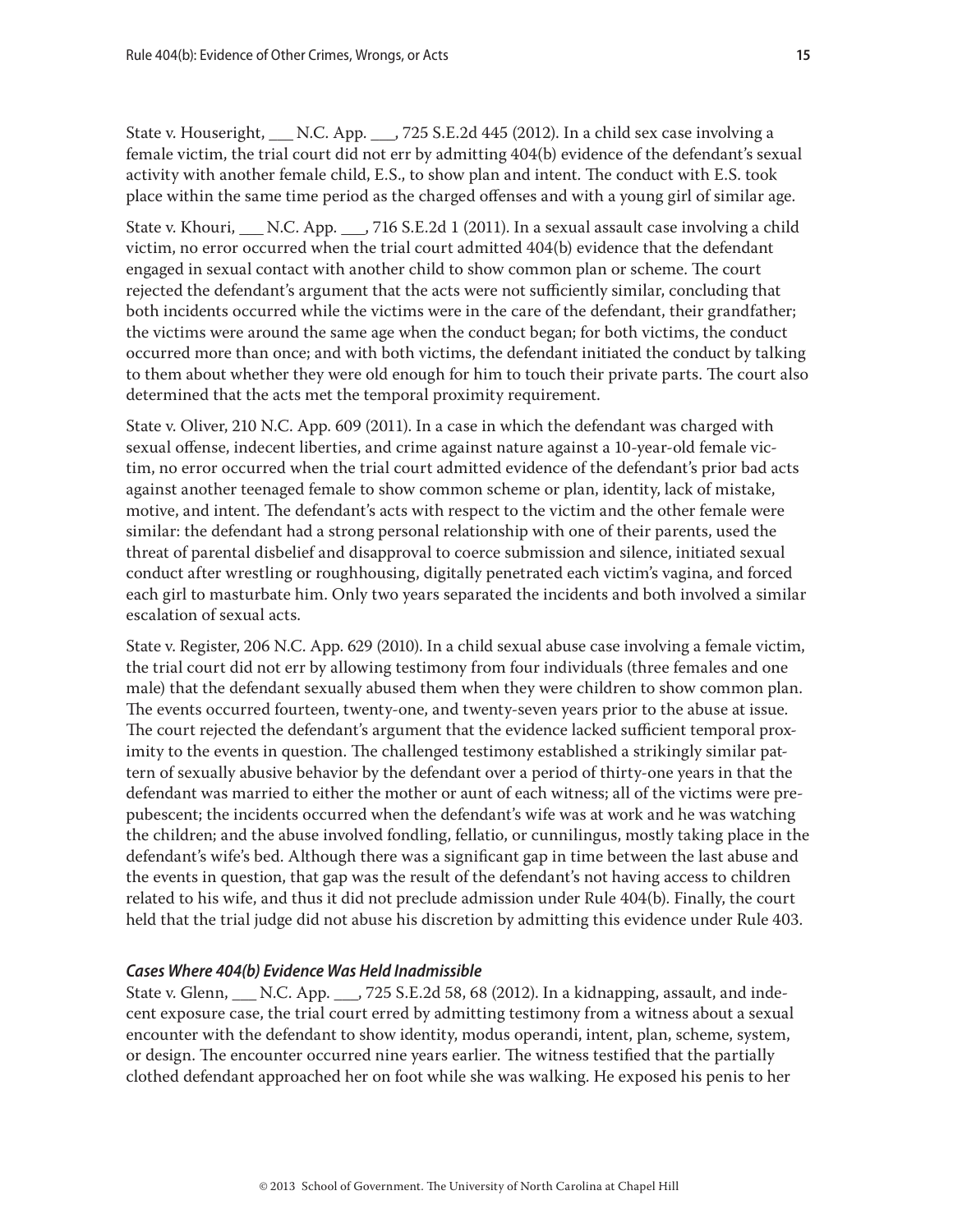and grabbed at her breasts and buttocks. Although he followed her up a driveway, he did not try to restrain her. In the case at hand, however, the victim got in a man's vehicle and discovered that he was partially clothed. The man called her a bitch and grabbed her hair and shirt as she attempted to exit the vehicle, but there was no evidence of a sexual touching. The court concluded: "Given the differences in the two instances, as well as the remoteness in time of the incident . . . admission of the evidence was error."

State v. Gray, 210 N.C. App. 493, 513 (2011). In a case in which the defendant was charged with committing a sexual offense and indecent liberties against a 5-year-old female victim, the trial court committed prejudicial error by admitting evidence that the defendant had anal intercourse with a 4-year-old male eighteen years earlier. The evidence was admitted to show identity, intent, and common scheme or plan. Turning to admission of the evidence for purposes of identity, the court found the eighteen-year gap between the incidents significant. It rejected the State's argument that the time period should be tolled during the defendant's incarceration on grounds that the State failed to offer competent evidence as to the length of his incarceration. Although the incidents both involved very young children and occurred at a caretaker's house where the defendant was a frequent visitor, the nature of the alleged assaults was very different. In light of these differences and "the great length of time" between the incidents, the State failed to show sufficient unusual facts present in both cases or particularly similar acts which would indicate that the same person committed both crimes. The court went on to reach similar conclusions as to admissibility for the purposes of intent and prior scheme or plan.

State v. Webb, 197 N.C. App. 619 (2009). In a child sexual abuse case, 404(b) evidence that the defendant abused two witnesses twenty-one and thirty-one years ago was improperly admitted. In light of the fact that the prior incidents were decades old, more was required in terms of similarity than that the victims were young girls in the defendant's care, the incidents happened in the defendant's home, and the defendant told the victims not to report his behavior.

#### **Defendant's Possession of Pornography**

Issues regarding the admissibility of evidence that the defendant possessed pornography arise most commonly in child sex cases. Rule 404(b) evidence that the defendant possessed, viewed, or used pornography may be admissible to show:

- the defendant's preparation for the crime and plan to commit it, State v. Williams, 318 N.C. 624, 631–32 (1986) (in a rape and incest case, evidence that the defendant took his daughter to an x-rated movie and told her to look at scenes depicting graphic sexual acts was admissible); and
- the defendant's motive and intent to commit the crime, State v. Brown, N.C. App. 710 S.E.2d 265, 268–72 (2011) (in a case in which the defendant was charged with sexually assaulting his own minor child, the trial court did not err by admitting evidence that the defendant possessed incestuous pornographic materials; the court rejected the defendant's argument that the evidence was inadmissible under Rule 404(b) absent a showing that he used the materials during the crimes or showed them to the victim at or near the time of the crimes, concluding that the evidence was properly admitted to show motive and intent).

Evidence of possession of pornography also has been admitted to corroborate the victim's testimony; in these circumstances courts have found no Rule 404(b) violation. State v. Rael, 321 N.C. 528, 533–34, (1988) (no violation of Rule 404(b) when evidence of the defendant's